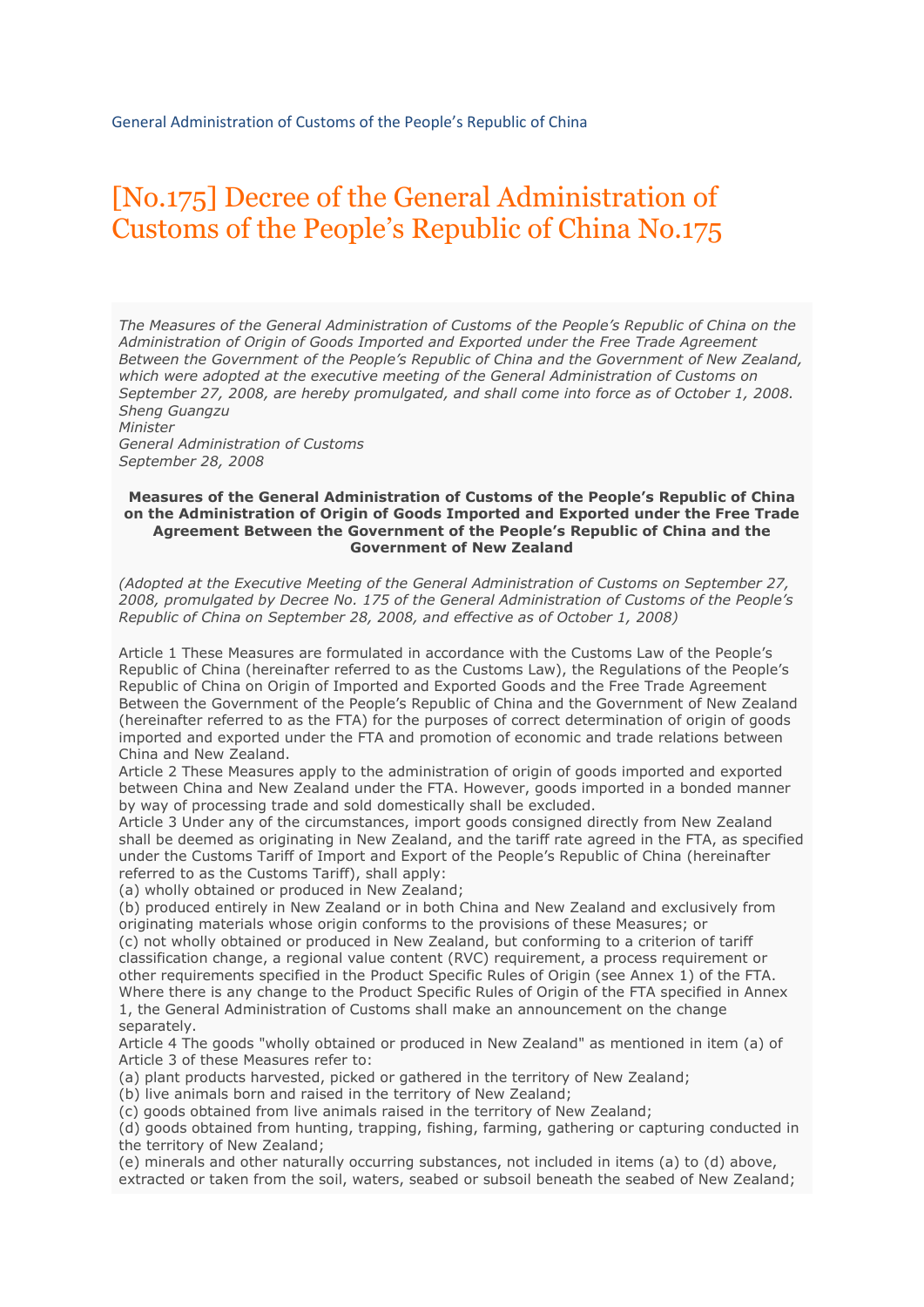(f) goods extracted or taken by a person (natural or legal) of New Zealand, from the waters, seabed or subsoil beneath the seabed outside the territorial waters of New Zealand, provided that New Zealand has the right to exploit such waters, seabed or subsoil beneath the seabed under New Zealand's applicable domestic laws in accordance with relevant international agreements to which New Zealand is a party;

(g) goods (fish, shellfish, plant and other marine life) taken within the territorial waters or the Exclusive Economic Zone of New Zealand seaward of the territorial sea under New Zealand's applicable domestic laws in accordance with relevant international agreements to which New Zealand is a party, or taken from the high seas, by a vessel registered or recorded with New Zealand and flying or entitled to fly the flag of New Zealand;

(h) goods processed and/or made on board factory ships registered or recorded with New Zealand and flying or entitled to fly the flag of New Zealand, exclusively from goods referred to in item (g) above;

(i) scrap and waste derived from processing operations in the territory of New Zealand and fit only for the recovery of raw materials, or used goods collected in the territory of New Zealand and fit only for the recovery of raw materials; and

(j) goods obtained or produced in the territory of New Zealand solely from goods referred to in items (a) to (i) above.

Article 5 For goods produced in the territory of New Zealand using materials not originating in New Zealand, if the non-originating materials conform to the criterion of tariff classification change set out in the Product Specific Rules of Origin of the FTA that corresponds to the goods, the goods shall be regarded as originating in New Zealand.

Article 6 For goods produced in the territory of New Zealand using materials not originating in New Zealand, if the non-originating materials conform to the RVC requirement set out in the Product Specific Rules of Origin of the FTA that corresponds to the goods, the goods shall be regarded as originating in New Zealand.

The RVC referred to in paragraph 1 of this Article shall be calculated as follows:

RVC = FOB–Value of Non-originating Materials (VNM) x 100%

FOB where:

VNM is the value in CIF terms of the materials not originating in New Zealand, including import cost, insurance and freight of delivery of the materials to the port or place of destination. For materials of undetermined origin, the earliest ascertained price paid or payable for the materials in the territory of New Zealand shall be calculated into the VNM. When the materials of undetermined origin are obtained by the producer of the goods within New Zealand, the VNM shall not include the freight, insurance, packing costs or any other costs incurred in transporting the materials from the supplier's warehouse to the

producer's location.

The calculation of the FOB value and the VNM under this Article shall conform to the Customs Valuation Agreement.

Article 7 Where goods or materials originating in China are used in the production of and incorporated into a good produced in the territory of New Zealand, the goods or materials so incorporated shall be regarded to be originating in the territory of New Zealand.

Article 8 In the case of goods whose origin is subject to a criterion of tariff classification change set out in the Product Specific Rules of Origin of the FTA, if part of the non-originating materials of New Zealand used in the production of the goods does not meet the criterion of tariff

classification change but the value of that part of the non-originating materials of New Zealand determined pursuant to Article 6 is no more than 10% of the FOB value of the goods, the goods shall nonetheless be regarded as originating in New Zealand.

Article 9 The following minimal operations or processes shall not affect the determination of origin of goods:

(a) operations to ensure the preservation of goods in good condition during transport or storage, such as drying, freezing, ventilation, chilling and like operations;

(b) simple operations consisting of sifting, sorting, grading, screening, classifying, washing, cutting, slitting, bending, coiling, or uncoiling;

(c) breaking-up and assembly of consignments;

(d) packing, unpacking or repacking operations;

(e) simple packaging operations, such as simple placing in bottles, cans, flasks, bags, cases, boxes, or fixing on cards or boards;

(f) affixing or printing marks, labels, logos or other like distinguishing signs on products or their packaging;

(g) mere dilution with water or another substance that does not materially alter the characteristics of the goods;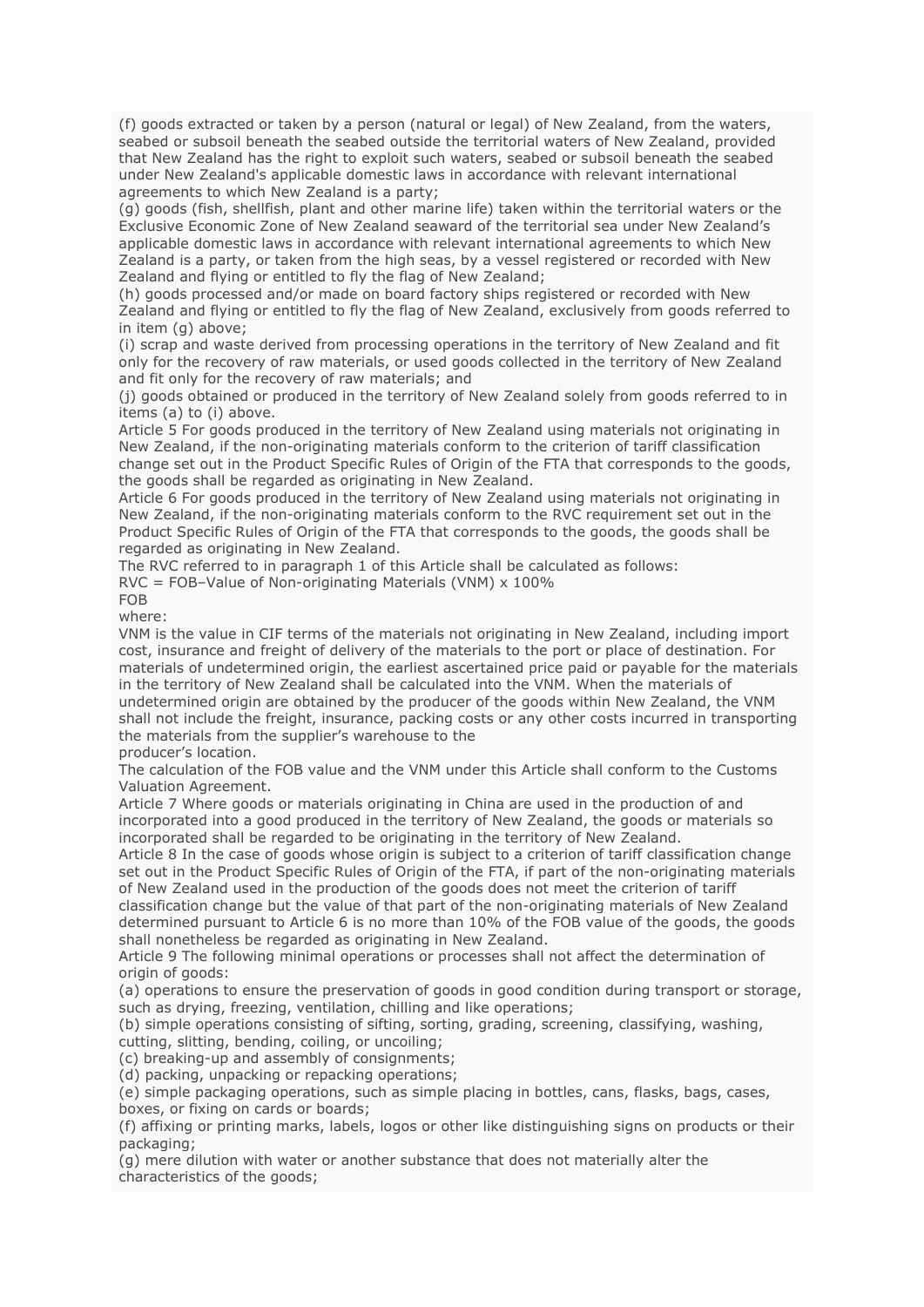(h) husking, partial or total bleaching, polishing, and glazing of cereals other than rice; and (i) operations to color sugar or form sugar lumps.

Article 10 Packing materials and containers used for protection of goods during transportation shall not affect the determination of origin of the goods.

In the case of goods whose origin is subject to a criterion of tariff classification change set out in the Product Specific Rules of Origin of the FTA, the origin of the packaging materials and containers in which the goods are packaged for retail sale shall not affect the determination of origin of the goods, provided that the packaging materials and containers are classified with the goods under the Customs Tariff.

In the case of goods whose origin is subject to an RVC requirement set out in the Product Specific Rules of Origin of the FTA, the value of the packaging materials and containers used for retail sale shall be taken into account as originating materials or non-originating materials, as the case may be, in calculating the RVC of the goods.

Article 11 In the case of goods whose origin is subject to a criterion of tariff classification change set out in the Product Specific Rules of Origin of the FTA, accessories, spare parts, tools, instructional and information materials presented with the goods upon importation or exportation shall not affect the determination of origin of the goods, provided that they are classified with the goods under the Customs Tariff and are not invoiced separately from the goods.

In the case of goods whose origin is subject to an RVC requirement set out in the Product Specific Rules of Origin of the FTA, the value of the accessories, spare parts, tools, instructional and information materials presented with the goods upon importation or exportation shall be taken into account as originating materials or non-originating materials, as the case may be, in calculating the RVC of the goods, provided that the quantities and values of the said accessories, spare parts, tools, instructional and information materials are customary for the goods. Article 12 In determining whether a good is an originating good, the origin of the following materials or goods used in the production, testing or inspection of the good but not physically incorporated into the good shall not affect the determination of origin of the good:

(a) fuel, energy, catalysts and solvents;

(b) equipment, devices and supplies used for testing or inspecting the good;

(c) gloves, glasses, footwear, clothing, safety equipment and supplies;

(d) tools, dies and moulds;

(e) spare parts and materials used in the maintenance of equipment and buildings;

(f) lubricants, greases, compounding materials and other materials used in production or used to operate equipment and factory buildings; and

(g) any other goods that are not physically incorporated into the good but whose use in the production of the good can be reasonably demonstrated to be a part of that production. Article 13 In determining whether a good is an originating good, any goods or materials which are interchangeable for commercial purposes, whose properties are essentially identical, and between which it is impractical to differentiate by a mere visual examination, shall be distinguished by:

(a) physical separation of the goods; or

(b) an inventory management method recognised in the generally accepted accounting principles of the exporting party.

Article 14 For the purposes of Article 3 of these Measures, "consigned directly" means import goods under the FTA are directly transported from New Zealand into the Customs territory of China, without passing through any other country or region (hereinafter referred to as "other countries or regions") besides China and New Zealand.

Originating goods of New Zealand that are transported into the Customs territory of China via other countries or regions, with or without trans-shipment or temporary storage, but conform to the following requirements all at the same time, shall be deemed as consigned directly from New Zealand to China:

(a) the goods did not enter into trade or consumption in those countries or regions; and (b) the goods did not, when passing through those countries or regions, undergo any operation other than unloading, reloading or any operation required to keep them in good condition. For the purposes of paragraph 2 of this Article, the stay of the goods in those countries or regions shall be no more than six (6) months upon entry.

Article 15 In making import declaration for goods, the consignee of the import goods shall, in accordance with Customs declaration requirements, fill out the Import Declaration Form of the Customs of the People's Republic of China (hereinafter referred to as the Import Declaration Form), declare the applicability of the tariff rate agreed in the FTA, and submit the following documents:

(a) a Certificate of Origin issued by an authorized body of New Zealand that is valid and original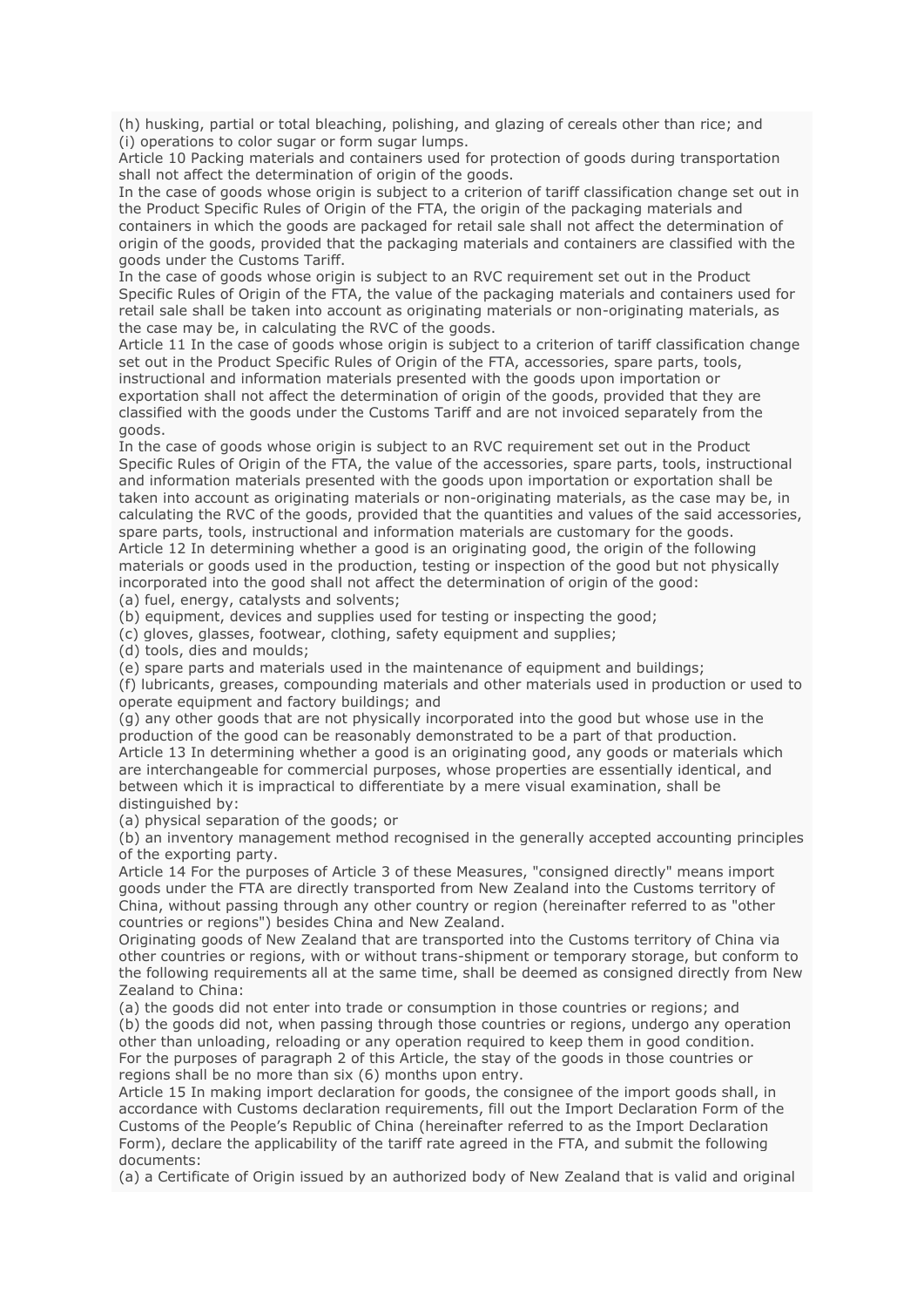(see Annex 2);

Where one of the circumstances specified in Article 17 of these Measures is applicable, the consignee of the import goods shall submit a Declaration of Origin (see Annex 3) to Customs instead.

Where the consignee or the agent thereof fails to submit the Certificate of Origin or Declaration of Origin for import goods claiming New Zealand origin at the time of importation, a supplementary declaration (see Annex 4) shall be made to Customs regarding whether the import goods qualify as originating in New Zealand.

(b) the original commercial invoice of the goods, the packing list and related transportation documents.

Where goods are transported via other countries or regions into the Customs territory of China, the consignee or the agent thereof shall submit the through bill of lading issued in the territory of New Zealand, the original commercial invoice of the goods and the proof documents issued by the Customs authorities of those countries or regions, or other related documents that can prove compliance with paragraphs 2 and 3 of Article 14 of these Measures.

If the consignee of the import goods fails to submit the original Certificate of Origin issued by an authorized body of New Zealand, Declaration of Origin or other documentary evidence of origin in making import declaration for the goods, and fails to make a supplementary declaration to Customs regarding whether the import goods qualify as originating in New Zealand, the tariff rate agreed in the FTA shall not be applied to the import goods declared thereby. Rather,

Customs shall, as prescribed by law, assess and levy the import duties and taxes applying the MFN rate, the general tariff rate or other tariff rates applicable to the goods, as the case may be, or require payment of a deposit equivalent to the sum of duties and taxes payable.

Article 16 The consignee of the import goods or the agent thereof may, within one (1) year as of the date of payment of the duties and taxes or the deposit, apply to Customs for a refund of the duties and taxes paid or the deposit equivalent to the sum of duties and taxes, provided that the following requirements are met all at the same time:

(a) a supplementary declaration that the import goods presented qualify as originating in New Zealand and should therefore qualify for the tariff rate agreed in the FTA was provided to Customs at the time of importation; and

(b) a valid Certificate of Origin, Declaration of Origin or other documentary evidence of origin, as the case maybe, and other documents related to the importation of the goods as required by Customs, are provided to Customs.

Where the consignee of the import goods or the agent thereof fails to apply for refunding of the deposit within one (1) year as of the date of payment of the deposit, Customs shall promptly go through the procedures of transforming the deposit into import duties and taxes.

Within one (1) year as of the date of entry into force of these Measures, even if the consignee of the import goods or the agent thereof fails to make a supplementary declaration to Customs that the import goods presented qualify as originating in New Zealand at the time of importation, he/she/it may submit a valid Certificate of Origin, Declaration of Origin or other documentary evidence of origin, as the case maybe, and other documents related to the importation of goods as required by Customs, to apply to Customs for a refund of the duties and taxes paid or the deposit equivalent to the sum of duties and taxes.

Article 17 Under any of the following circumstances, the consignee of the import goods or the agent thereof may submit to Customs a Declaration of Origin:

(a) the aggregate Customs value of the goods does not exceed US\$1,000 upon verification by Customs in accordance with law; or

(b) Customs has, as prescribed by law, issued an administrative ruling on the origin of identical goods that deems the goods to qualify as originating in New Zealand, and the administrative ruling has not lost its validity or been repealed.

Article 18 In making export declaration for goods, the consignor of the export goods shall, in accordance with Customs declaration requirements, fill out the Export Declaration Form of the Customs of the People's Republic of China, and submit to Customs a Certificate of Origin in electronic form under the FTA, or, in the case of inability to submit the electronic copy, the consignor of the export goods shall submit to Customs a photocopy of the original Certificate of Origin.

Article 19 Under any of the following circumstances, the tariff rate agreed in the FTA shall not be applied to the import goods:

(a) the origin of the import goods is not in conformity with provisions of Articles 3 to 14 of these Measures;

(b) the Certificate of Origin or Declaration of Origin submitted by the consignee of the import goods or the agent thereof has not been duly completed, or the security features of the Certificate of Origin is not in conformity with those recorded with Customs;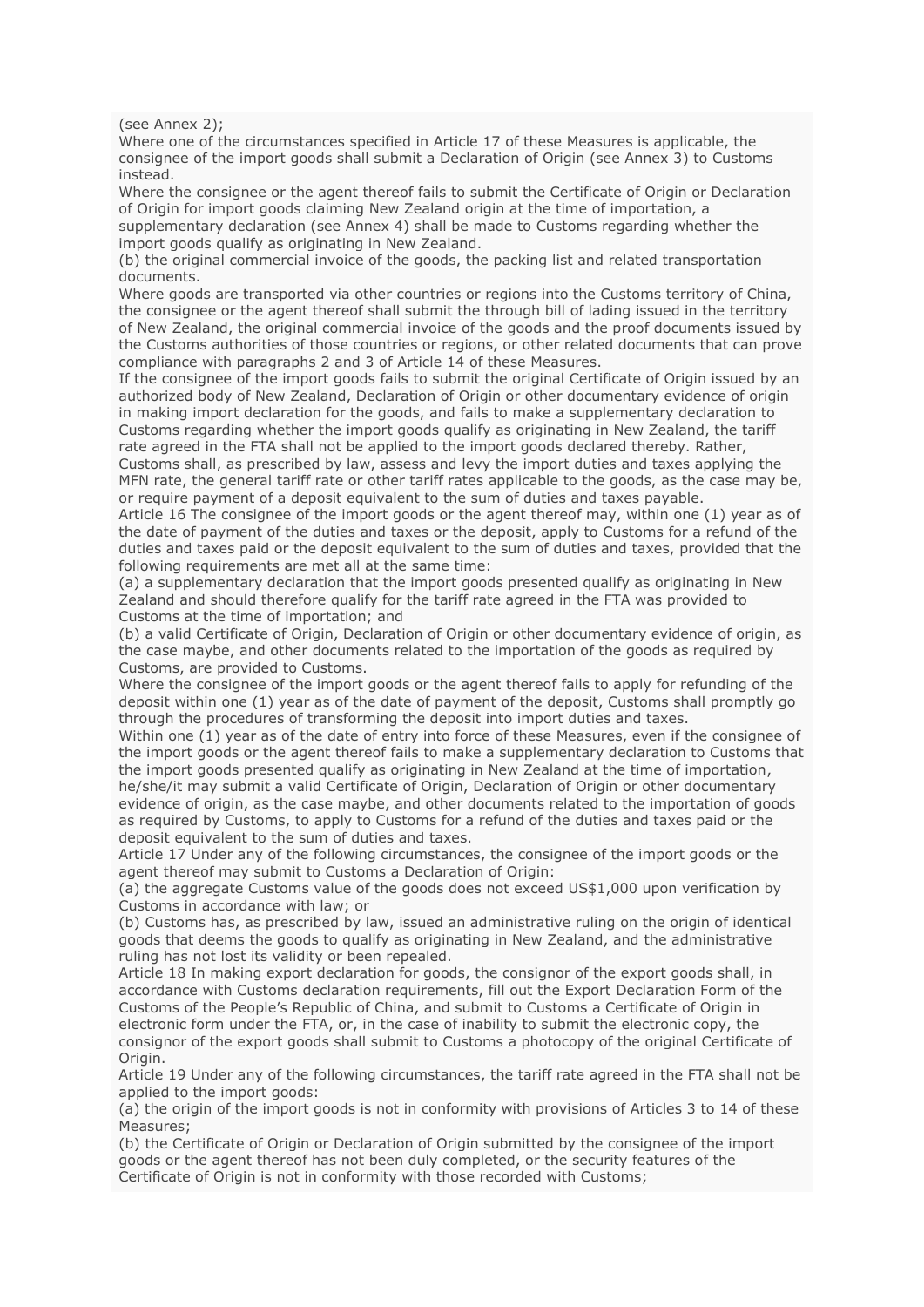(c) the data provided under the Certificate of Origin does not correspond to those of the supporting documents submitted;

(d) the description, quantity and weight of goods, packaging marks and numbers, number and kinds of packages, as specified in the Certificate of Origin, do not conform to the goods imported;

(e) within six (6) months as of the date of request for origin verification, China Customs fails to receive information that conforms to items (a) and (b) of paragraph 1 of Article 26 that should be provided by the importer, manufacturer or producer, as appropriate, or the reply given by New Zealand Customs Service does not contain information sufficient to ascertain the authenticity of the Certificate of Origin or substantiate the true origin of the goods;

(f) New Zealand fails to advise China Customs of the name of the relevant authorized body, the security features for relevant forms and documents used by that authorized body, or any change in the above information; or

(g) the consignee of the import goods or the agent thereof is, in supplying documentary evidence of origin, suspected of circumventing the provisions of these Measures on the administration of Certificates of Origin.

In the event Customs establishes that the tariff rate agreed in the FTA is not applicable to the import goods, it shall provide in writing to the consignee of the import goods or the agent thereof, as the case may be, a Notice on Denial of Agreed Tariff Rate to Import Goods (see Annex 5).

Article 20 Where goods imported or exported under the FTA and their packages bear the marks of origin, the marks of origin shall be in conformity with the origin of the goods determined in accordance with these Measures.

Article 21 The Certificate of Origin submitted to Customs by the consignee of the import goods or the agent thereof, as the case may be, shall meet the following requirements all at the same time:

(a) issued by an authorized body of New Zealand and marked "ORIGINAL" by a stamp; (b) in conformity with the format specified in Annex 2 of these Measures and completed in English;

(c) containing security features including samples of stamps as advised to China Customs by New Zealand;

(d) containing a unique certificate number;

(e) the good or goods presented are the same batch of import good(s) and covered under a single Import Declaration Form; and

(f) stating the basis on which the goods are deemed to qualify as originating.

Article 22 In the event of theft, loss or damage of a Certificate of Origin, the consignee of the import goods or the agent thereof may ask the exporter or manufacturer of the goods to make a written request to the original authorized body for issuing a certified copy within the duration of validity of the original Certificate of Origin, provided that the original copy previously issued has not been used. The certified copy shall bear the words "CERTIFIED TRUE COPY of the original Certificate of Origin number \_\_\_ dated \_\_\_". The original Certificate of Origin shall lose its validity upon presentation of the certified copy to Customs.

If the original Certificate of Origin previously issued has been used, the certified copy shall lose its validity.

Article 23 The Declaration of Origin submitted to Customs by the consignee of the import goods or the agent thereof, as the case may be, shall meet the following requirements all at the same time:

(a) issued by the manufacturer, producer, supplier or exporter of the goods;

(b) in conformity with the format specified in Annex 3 of these Measures and completed in English;

(c) within its duration of validity; and

(d) the good or goods presented are the same batch of import good(s) and covered under a single Import Declaration Form.

Article 24 A Certificate of Origin or Declaration of Origin shall remain valid for one (1) year from the date of issue.

Article 25 Neither erasures nor superimpositions shall be permitted on any Certificate of Origin, Declaration of Origin or any other documentary evidence of origin. Any amendment shall be made by striking out the erroneous information first and then making any addition which might be required. Such alterations shall be endorsed by the person who made them.

Any unused space of a Certificate of Origin, Declaration of Origin or any other documentary evidence of origin shall be crossed out to prevent any addition subsequent to certification. Article 26 Where Customs has doubt about the authenticity of a Certificate of Origin under the FTA, about whether the relevant import goods qualify as originating in New Zealand, or about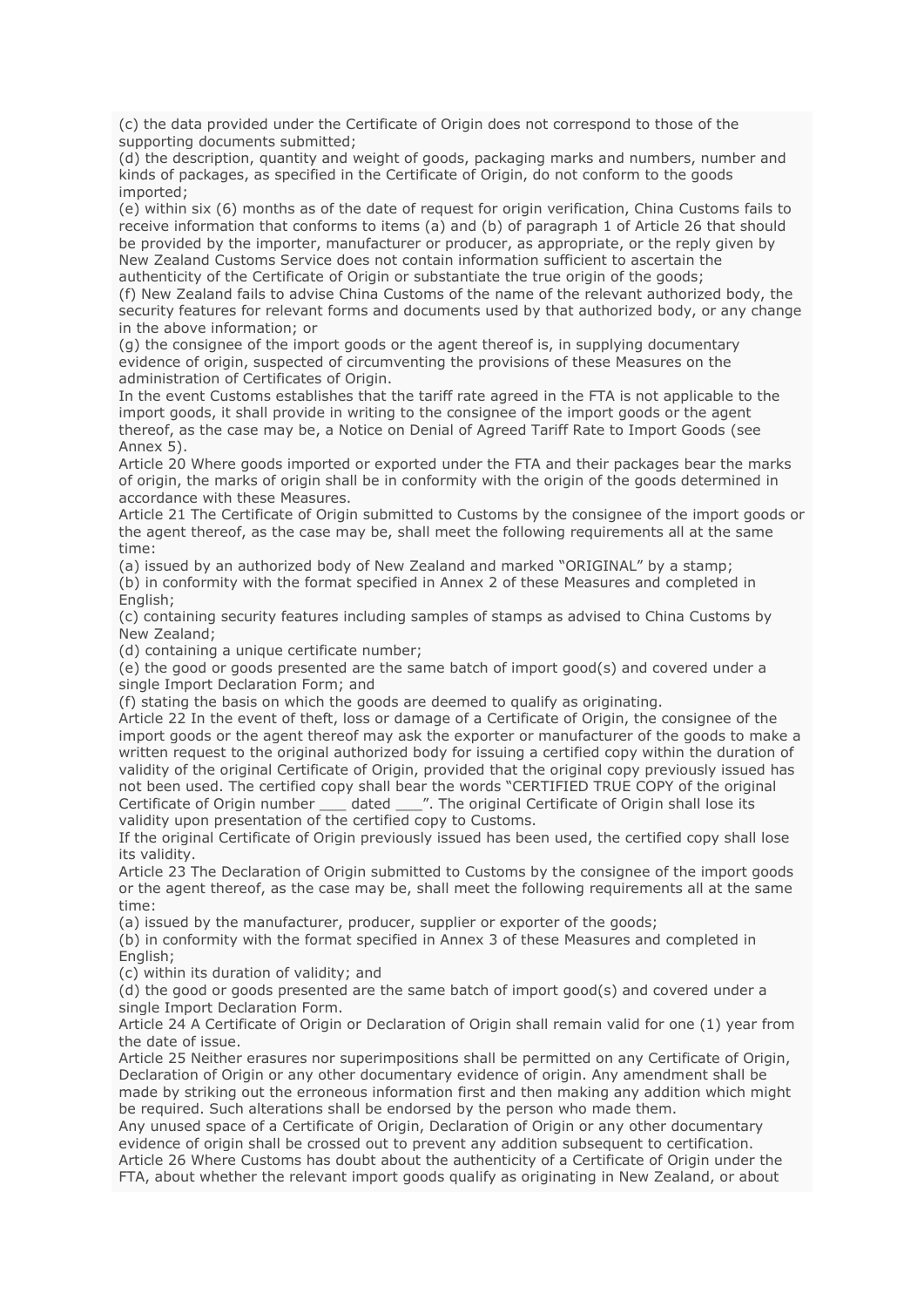whether the goods conform to other provisions of these Measures, it may verify by means of: (a) written requests for additional information from the consignee of the import goods or the agent thereof;

(b) written requests for additional information from the exporter or producer in the territory of New Zealand;

(c) requests that New Zealand Customs Service verify the origin of the goods; or (d) such other procedures as jointly decided with New Zealand Customs Service. Article 27 The consignee or consignor of import or export goods may, in accordance with the Interim Measures of the General Administration of Customs of the People's Republic of China on the Administration of Administrative Rulings, file an application with Customs for an administrative ruling on origin of the goods imported or exported under the FTA. The exporter in the territory of New Zealand of the goods imported under the FTA and any other subject that has a stake in the import goods also may, in accordance with the procedures prescribed in the Interim Measures of the General Administration of Customs of the People's Republic of China on the Administration of Administrative Rulings, file an application with Customs for an administrative ruling on origin of the goods imported or exported under the FTA. Other subjects that have a stake in the import goods shall, in applying to Customs for an

administrative ruling on origin, provide documentary evidence sufficient to substantiate the existence of such a stake for Customs to verify.

The administrative ruling on origin of goods imported and exported under the FTA shall be issued within 90 days as of the date of acceptance of the application.

Article 28 Customs shall keep confidential, as prescribed by law, any commercial secret obtained under these Measures. Without the consent of the consignee or consignor of imported or exported goods, Customs shall not reveal the commercial secret or use the commercial secret for other purposes, unless otherwise provided for in laws, other administrative regulations and relevant judicial interpretations.

Article 29 Acts in violation of these Measures that constitute smuggling, violation of Customs control regulations or other breaches of the Customs Law shall be dealt with by Customs in accordance with the Customs Law and the Regulations of the People's Republic of China on Implementing Customs Administrative Penalty. Where such an act constitutes a crime, criminal liability shall be imposed accordingly.

Article 30 For the purposes of these Measures:

The term "materials" means any object, matter or substance used in the production or transformation of another good, including a part or ingredient;

The term "non-originating materials" means materials not originating in New Zealand that are used in the production of a good and materials of undetermined origin;

The term "production" means methods of obtaining goods, including growing, raising, mining, harvesting, fishing, farming, trapping, hunting, capturing, gathering, collecting, breeding, extracting, manufacturing, processing or assembling a good;

The term "simple" generally describes operations or processes which need neither special skills nor special machines, apparatus or equipment specially produced or installed for carrying out the operations or processes.

The term "Customs Valuation Agreement' means the Agreement on Implementation of Article VII of the General Agreement on Tariffs and Trade 1994, which is part of the Marrakesh Agreement Establishing the World Trade Organization;

The term "generally accepted accounting principles" means the accounting standards with respect to the recording of revenues, expenses, costs, assets and liabilities, the disclosure of information and the preparation of financial statements. Those standards may encompass broad guidelines of general application as well as detailed standards, practices and procedures; The term "other documentary evidence of origin" means any other documentary evidence sufficient to substantiate the origin of the goods.

Article 31 The right of interpretation of these Measures shall remain with the General Administration of Customs.

Article 32 These Measures shall come into force as of October 1, 2008.

### **Annex 1**

# **Application for Temporary Importation/Exportation of Goods**

Serial Number:

(1) Customs:

We are hoping to go through temporary importation/exportation procedures for  $(2)$ . Therefore, we hereby apply to you for putting the above-mentioned goods under the procedure of temporary importation/exportation.

(3) (Seal)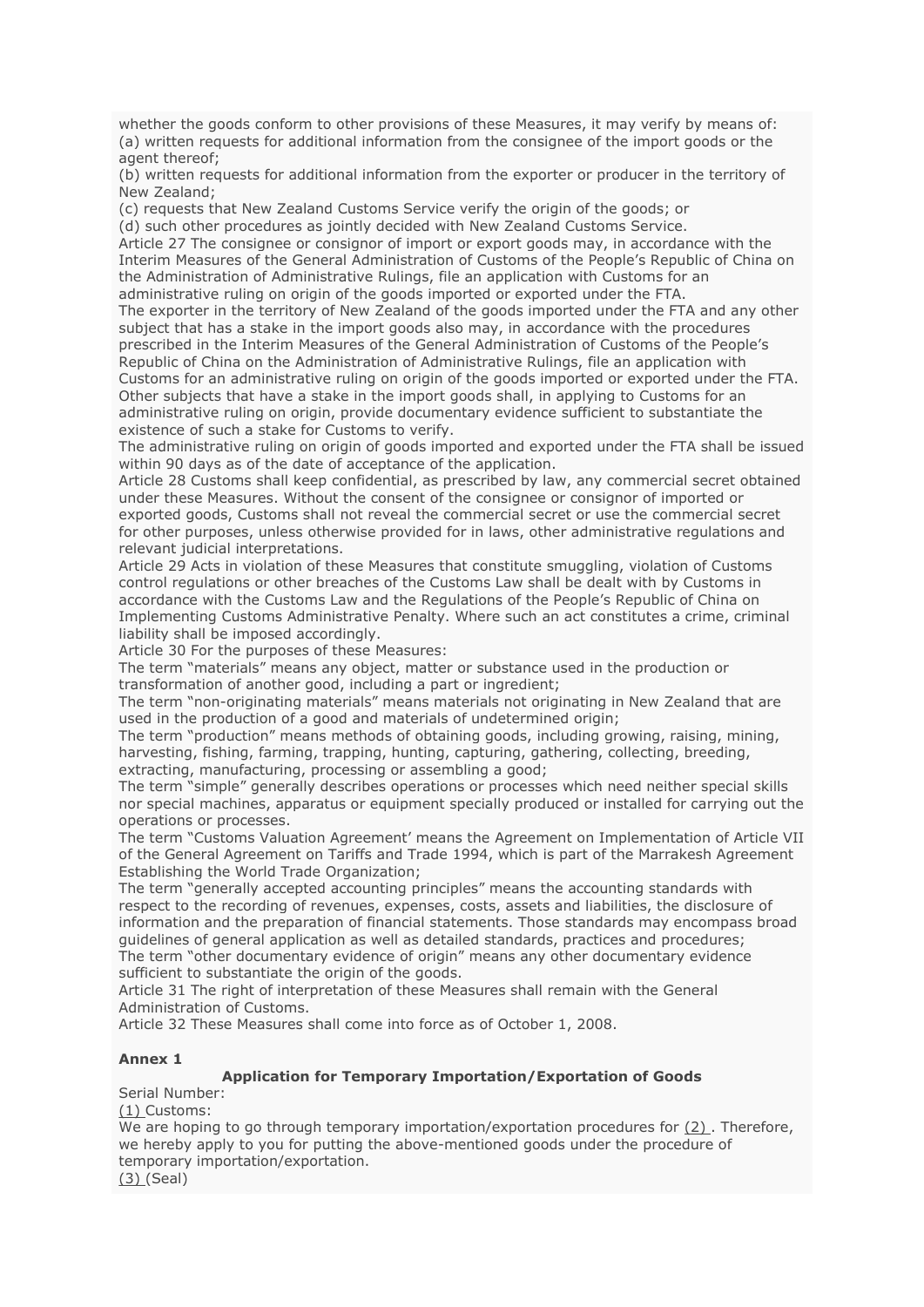Date: (dd-mm-yy) Instructions: (1) Name of the Customs; (2) Description, specification, quantity, color and brand of the goods to be temporarily imported/exported; (3) Name of the applicant.

# **Annex 2**

## **Decision on Approval of Application for Temporary Importation/Exportation of Goods Customs of the People's Republic of China**

Serial Number:

 $(1)$ :

Your *Application for Temporary Importation/Exportation of Goods* (2) , upon examination, has met the relevant requirements of the *Customs Law of the People's Republic of China*and the *Measures of the General Administration of Customs of the People's Republic of China on the Administration of Temporarily Imported and Exported Goods*, and is hereby approved. (3) Customs (Seal)

Date: (dd-mm-yy)

Instructions:

(1) Name of the entity to be informed;

(2) Serial number of the applicant's *Application for Temporary Importation/Exportation of Goods*;

(3) Name of the Customs.

#### **Annex 3 Decision on Disapproval of Application for Temporary Importation/Exportation of Goods**

## **Customs of the People's Republic of China**

Serial Number:

 $(1)$ :

Your *Application for Temporary Importation/Exportation of Goods* (2) , upon examination, does not meet the relevant requirements of the *Customs Law of the People's Republic of China* and the *Measures of the General Administration of Customs of the People's Republic of China on the Administration of Temporarily Imported and Exported Goods*, and is hereby rejected. In the case of disagreement with the decision, you may, in accordance with Articles 9 and 12 of the *Administrative Review Law of the People's Republic of China* and Article 39 of the *Administrative Procedure Law of the People's Republic of China*, within 60 days as of the date of service of this decision, apply to the Customs at a higher level for administrative reconsideration. You may also, within 3 months as of the date of service of this decision, directly file a lawsuit with the intermediate people's court of the place of location of the competent Customs house. (3) Customs (Seal)

Date: (dd-mm-yy)

Instructions:

(1) Name of the entity to be informed;

(2) Serial number of the applicant's *Application for Temporary Importation/Exportation of Goods*;

(3) Name of the Customs.

### **Annex 4**

#### **Application for Extension of Time Limit for Goods Temporarily Imported/Exported** Serial Number:

(1) Customs: Because  $(2)$ , we hereby apply for the extension of the time limit for our temporarily imported/exported goods (3) . (4) (Seal) Date: (dd-mm-yy) Instructions: (1) Name of the Customs; (2) Reason(s) for the extension application;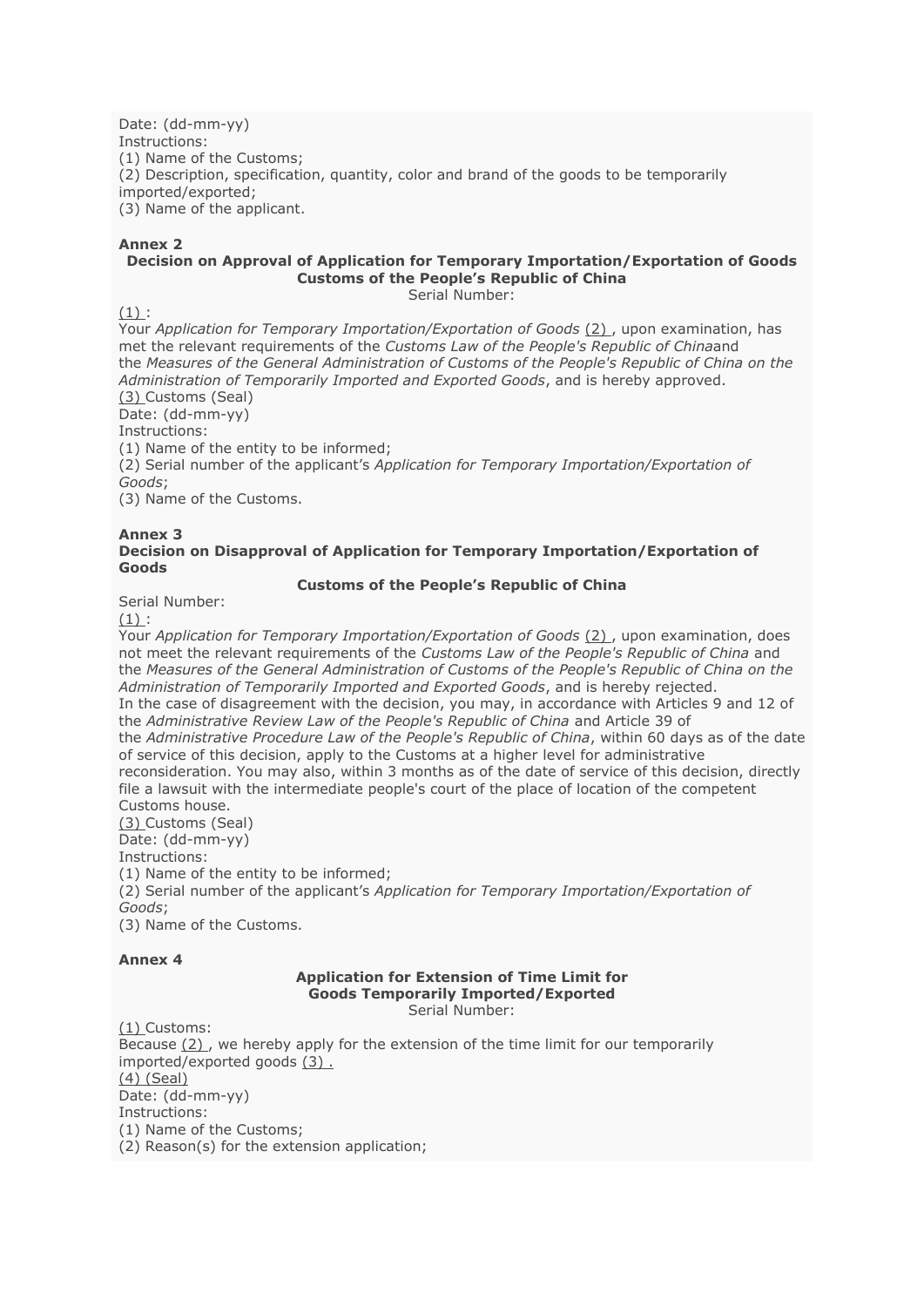(3) Description, specification, quantity, color and brand of the temporarily imported/exported goods;

(4) Name of the applicant.

### **Annex 5**

 $(1):$ 

## **Decision on Approval of Application for Extension of Time Limit for Goods Temporarily Imported/Exported**

**Customs of the People's Republic of China**

Serial Number:

Your *Application for Extension of Time Limit for Goods Temporarily Imported/Exported* (2), upon examination, has met the relevant requirements of the *Customs Law of the People's Republic of China* and the *Measures of the General Administration of Customs of the People's Republic of China on the Administration of Temporarily Imported and Exported Goods*, and is hereby approved.

(3) Customs (Seal) Date: (dd-mm-yy) Instructions:

(1) Name of the entity to be informed;

(2) Serial number of the applicant's *Application for Extension of Time Limit for Goods* 

*Temporarily Imported/Exported*;

(3) Name of the Customs.

## **Annex 6**

#### **Decision on Disapproval of Application for Extension of Time Limit for Goods Temporarily Imported/Exported Customs of the People's Republic of China**

Serial Number:

 $(1)$ :

Your *Application for Extension of Time Limit for Goods Temporarily Imported/Exported* (2), upon examination, does not meet the requirements of the *Customs Law of the People's Republic of China* and the *Measures of the General Administration of Customs of the People's Republic of China on the Administration of Temporarily Imported and Exported Goods*, and is hereby rejected.

In the case of disagreement with the decision, you may, in accordance with Articles 9 and 12 of the *Administrative Review Law of the People's Republic of China* and Article 39 of the *Administrative Procedure Law of the People's Republic of China*, within 60 days as of the date of service of this decision, apply to the Customs at a higher level for administrative

reconsideration. You may also, within 3 months as of the date of service of this decision, directly file a lawsuit with the intermediate people's court of the place of location of the competent Customs house.

(3) Customs (Seal)

Date: (dd-mm-yy)

Instructions:

(1) Name of the entity to be informed;

(2) Serial number of the applicant's *Application for Extension of Time Limit for Goods Temporarily Imported/Exported*;

(3) Name of the Customs.

# **Annex 7**

### **Notice of Claim for ATA Carnets**

( ) Claim Notice No. ( )

China Chamber of International Commerce:

This is to inform you that the goods under the ATA carnet (No. ) issued by (name of country: ) had been temporarily admitted into the Customs territory of our country from \_\_\_\_\_ Customs on the date of (dd-mm-yy). According to the requirement of the Customs at the place of entry, those goods shall be re-exported before the date of (dd-mm-yy). However, in violation of relevant international treaties and the requirements of China Customs, the goods (No. ) under the ATA carnet have failed to be re-exported on time and have not gone through any Customs clearance procedures as yet. Hence, a claim is hereby lodged for the ATA carnet. You are required to, within 9 months upon receipt of this notice, submit to the ATA Write-off Center of the Customs of the People's Republic of China the evidence proving that the goods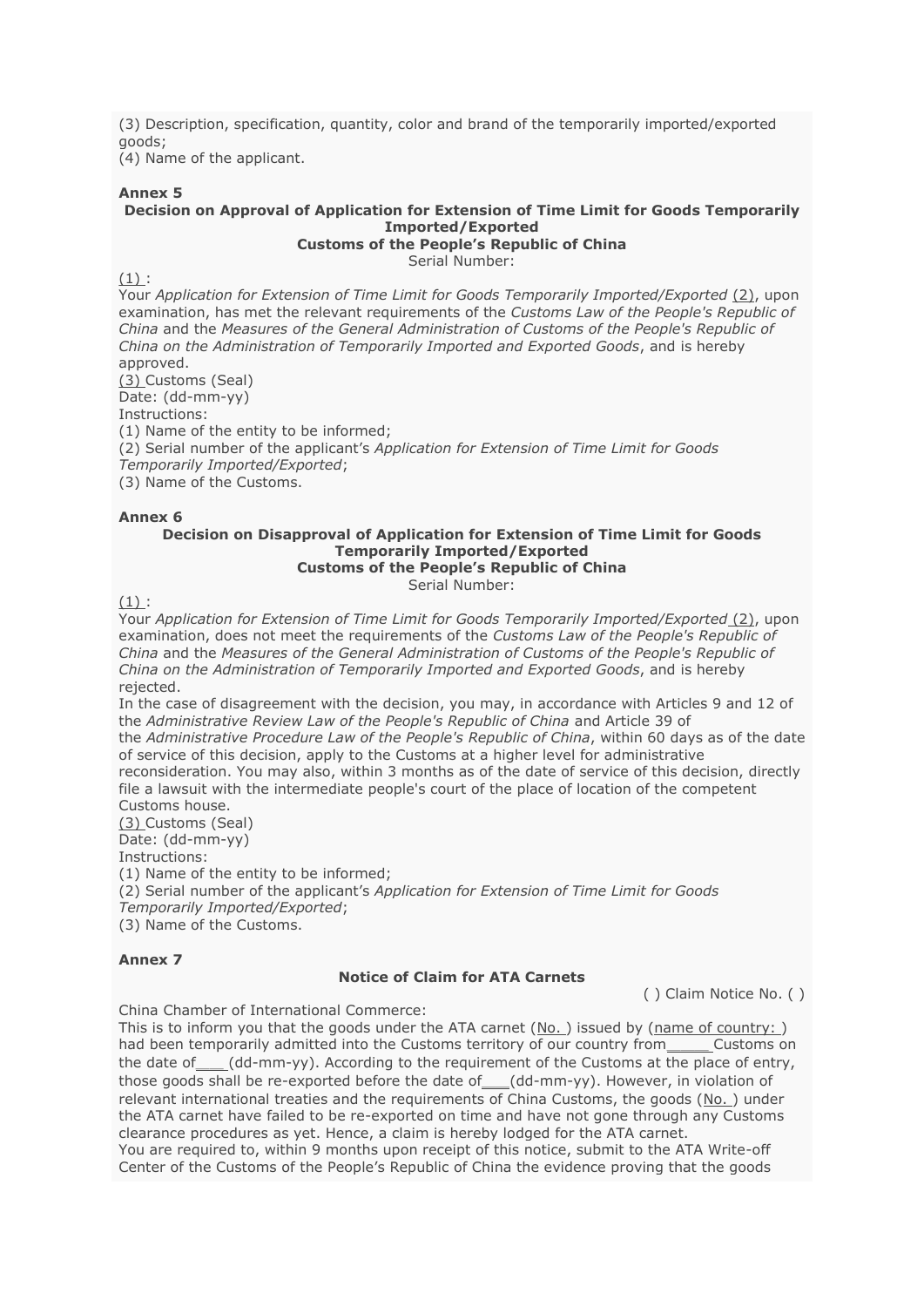under the ATA carnet have been re-exported or the ATA carnet has been lawfully canceled by China Customs. Otherwise, you shall be liable for payment for the claim. ATA Write-off Center Customs of the People's Republic of China Date: (dd-mm-yy) **Enclosures:**

1. Import Voucher of the ATA Carnet under Claim

2. General Checklist of the Goods under the ATA Carnet under Claim

#### **Annex 8**

#### **Notice of Write-off of ATA Carnets**

( ) Write-off Notice No. ( )

China Chamber of International Commerce:

For the ATA carnet (No. ) for which a claim has been lodged in () Claim Notice No. (), as you have submitted the proof, which conforms to the relevant international conventions and the law of our country, proving that the ATA carnet has been lawfully canceled, the ATA carnet has been written off accordingly. Since the goods under the ATA carnet have not gone through Customs declaration formalities for re-exportation, the ATA carnet holder shall pay Customs an adjustment fee of RMB350 Yuan. You are required to pay our Center that amount within 14 working days as of the date of receipt of this notice.

ATA Write-off Center

Customs of the People's Republic of China Date: (dd-mm-yy)

## **Annex 9**

### **Payment Notice for ATA Carnets**

( ) Payment Notice No. ( )

China Chamber of International Commerce:

For the ATA carnet (No. ) for which a claim has been lodged in () Claim Notice No. (), as you have failed to, within the prescribed time limit of 9 months, submit to the ATA Write-off Center of the Customs of the People's Republic of China the evidence proving that the goods under the ATA carnet have been re-exported or the ATA carnet has been lawfully canceled by China Customs, you are required to pay for the above-mentioned claim.

The list of the estimated duties, taxes and fines payable for the ATA carnet is as follows:

(1) Aggregate Value of the Goods Violating Relevant Provisions: \_\_\_\_\_

(2) Exchange Rate: \_\_\_\_\_\_

(3) The Customs Value: ¥

(4) Import Duty Rate:

(5) Consumption Tax Rate:

(6) Value-added Tax Rate:

(7) The Formula for Computing the Duties and Taxes Payable:

Import Duties and Taxes = Import Duties + Value-added Tax + Consumption Tax =  $\lceil$  (Import Duty Rate + Consumption Tax Rate + Value-added Tax Rate + Import Duty Rate \* Value-added Tax Rate) /  $(1-$  Consumption Tax Rate) ]  $*$  The Customs Value

(8) Aggregate Amount of Import Duties and Taxes:

(9) Fine: \_\_\_\_\_\_\_\_\_\_\_\_

Total: (in capitalized letters)  $\frac{1}{2}$  ( $\frac{1}{2}$ 

ATA Write-off Center

Customs of the People's Republic of China

Date: (dd-mm-yy)

## **Certificate of Origin**

| <b>ORIGINAL</b>                        |                                               |  |  |  |
|----------------------------------------|-----------------------------------------------|--|--|--|
| 1. Exporter's name, address, country:  | Certificate No.:                              |  |  |  |
| 2. Producer's name and address, if     | <b>CERTIFICATE OF ORIGIN</b>                  |  |  |  |
| known:                                 | Form for the Free Trade Agreement between the |  |  |  |
| 3. Consignee's name, address, country: | <b>Government of</b>                          |  |  |  |
|                                        | the People's Republic of China and the        |  |  |  |
|                                        | Government of                                 |  |  |  |
|                                        | <b>New Zealand</b>                            |  |  |  |
|                                        | Issued in                                     |  |  |  |
|                                        | (see Instruction overleaf)                    |  |  |  |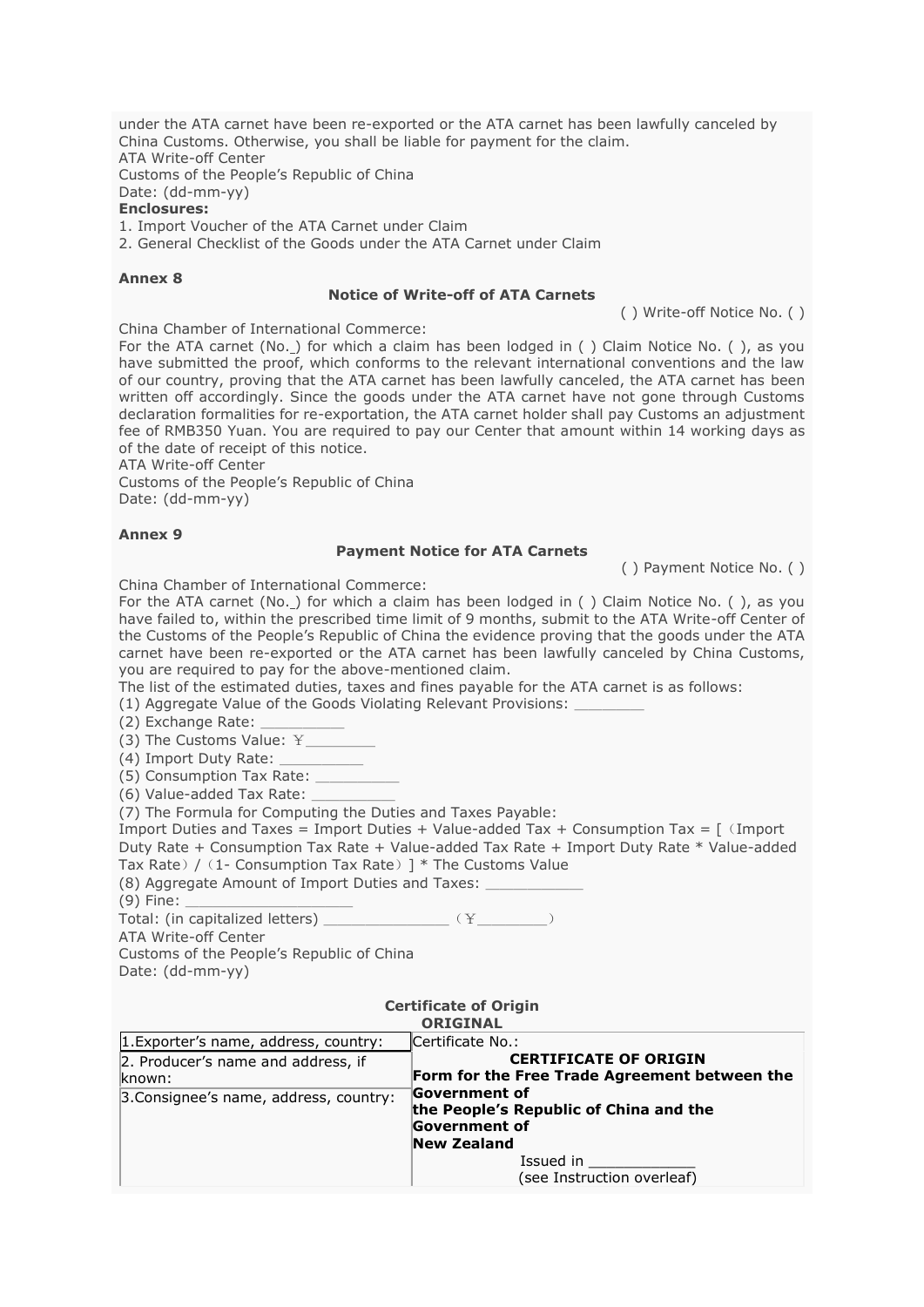| 4. Means of transport and route (as far<br>as known)<br>Departure date<br>Vessel /Flight/Train/Vehicle No.<br>Port of loading<br>Port of discharge                                                                                                                                                                                                                                                                               |                             | 5. For official use only<br>Preferential Tariff Treatment Given Under<br>Preferential Treatment Not Given (Please state<br>reasons)<br>Signature of Authorized Signatory of the Importing<br>Country |                                           |                              |                            |                                                                                                                                                                                                                                                                                                |                                          |
|----------------------------------------------------------------------------------------------------------------------------------------------------------------------------------------------------------------------------------------------------------------------------------------------------------------------------------------------------------------------------------------------------------------------------------|-----------------------------|------------------------------------------------------------------------------------------------------------------------------------------------------------------------------------------------------|-------------------------------------------|------------------------------|----------------------------|------------------------------------------------------------------------------------------------------------------------------------------------------------------------------------------------------------------------------------------------------------------------------------------------|------------------------------------------|
|                                                                                                                                                                                                                                                                                                                                                                                                                                  |                             |                                                                                                                                                                                                      | 6. Remarks                                |                              |                            |                                                                                                                                                                                                                                                                                                |                                          |
| $7.$ Item<br>number land<br>(Max<br>$ 20\rangle$                                                                                                                                                                                                                                                                                                                                                                                 | numbers<br>lon.<br>packages | 8. Marks 9. Number and kind<br>of packages;<br>description of goods                                                                                                                                  | $ 10.$ HS<br>lcode<br>(Six digit<br>code) |                              | $ 11.$ Origin<br>criterion | 12. Gross<br>weight, quantity date of<br>(quantity unit) or invoice and<br>other measures<br>(litres, $m^3$ , etc)                                                                                                                                                                             | 13. Number,<br>linvoiced<br><b>value</b> |
| 14. Declaration by the exporter<br>The undersigned hereby declares that the<br>above details and statement are correct, that <i>certified that the information herein is correct and</i><br>all the goods were produced in<br>(Country)<br>and that they comply with the origin<br>requirements specified in the FTA for the<br>goods exported to<br>(Importing country)<br>Place and date, signature of authorized<br>signatory |                             |                                                                                                                                                                                                      |                                           | People's<br>Zealand.<br>body | 15. Certification          | On the basis of control carried out, it is hereby<br>that the goods describedcomply with the origin<br>requirements specified in the Free<br>Trade Agreement between the Government of the<br>Republic of China and the Government of New<br>Place and date, signature and stamp of authorized |                                          |

#### Overleaf Instruction

Box 1: State the full legal name, address (including country) of the exporter.

Box 2: State the full legal name, address (including country) of the producer. If more than one producer's good is included in the certificate, list the additional producers, including name, address (including country). If the exporter or the producer wishes the information to be confidential, it is acceptable to state "Available to the authorized body upon request". If the producer and the exporter are the same, please complete field with "SAME". If the producer is unknown, it is acceptable to state "UNKNOWN".

Box 3: State the full legal name, address (including country) of the consignee.

Box 4: Complete the means of transport and route and specify the departure date, transport vehicle No., port of loading and discharge.

Box 5: The customs administration of the importing country must indicate ( $\sqrt{ }$ ) in the relevant boxes whether or not preferential tariff treatment is accorded.

Box 6: Any additional information such as Customer's Order Number, Letter of Credit Number, etc. may be included.

Box 7: State the item number, and item number should not exceed 20.

Box 8: State the shipping marks and numbers on the packages.

Box 9: Number and kind of package shall be specified. Provide a full description of each good. The description should be sufficiently detailed to enable the products to be identified by the Customs Officers examining them and relate it to the invoice description and to the HS description of the good. If goods are not packed, state "in bulk". When the description of the goods is finished, add "\*\*\*" (three stars) or "  $\langle$  " (finishing slash).

Box 10: For each good described in Box 9, identify the HS tariff classification to six digits. Box 11: If the goods qualify under the Rules of Origin, the exporter must indicate in Box 11 of this form the origin criteria on the basis of which he claims that his goods qualify for preferential tariff treatment, in the manner shown in the following table:

| The origin criteria on the basis of which the exporter claims that his                                                                                                     | Insert in Box 11 |
|----------------------------------------------------------------------------------------------------------------------------------------------------------------------------|------------------|
| goods qualify for preferential tariff treatment                                                                                                                            |                  |
| The good is wholly obtained or produced in the territory of a Party as<br>set out and defined in Article 20, including where required to be so<br>under Annex 5            | WΟ               |
| The good is produced entirely in the territory of one or both Parties,<br>exclusively from materials whose origin conforms to the provisions of<br>Section 1 of Chapter 4. | WP               |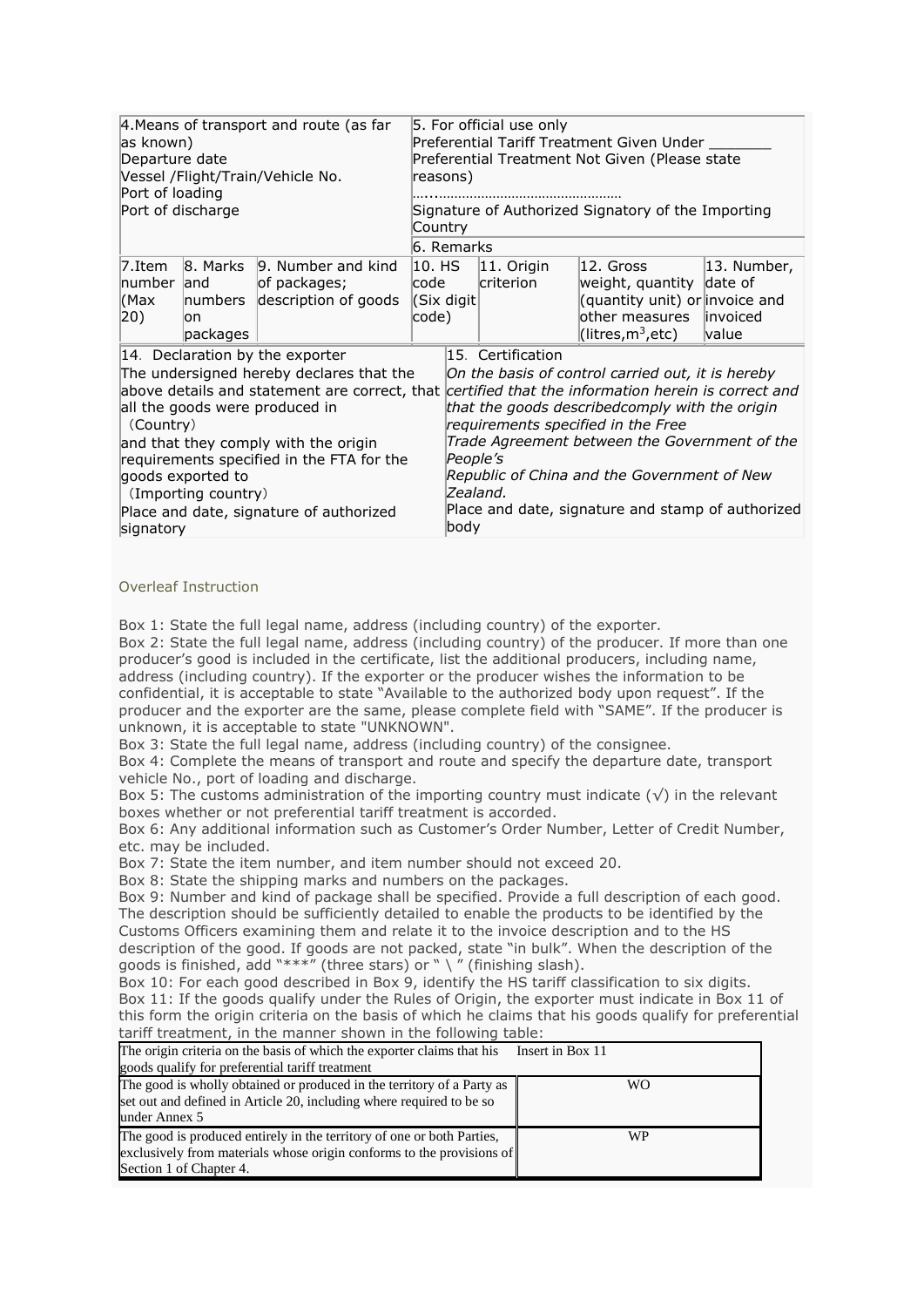| The good is produced in the territory of one or both Parties, using      | PSR <sub>[1]</sub> |
|--------------------------------------------------------------------------|--------------------|
| non-originating materials that conform to a change in tariff             |                    |
| classification, a regional value content, a process requirement or other |                    |
| requirements specified in Annex 5, and the good meets the other          |                    |
| applicable provisions of Section 1 of Chapter 4.                         |                    |

Box 12: Gross weight in kilograms should be shown here. Other units of measurement e.g. volume or number of items which would indicate exact quantities may be used when customary. Box 13: Invoice number, date of invoices and invoiced value should be shown here. Box 14: The field must be completed, signed and dated by the exporter for exports from China. It is not required

for New Zealand exports to China. Insert the place, date of signature.

Box 15: The field must be completed, signed, dated and stamped by the authorized person of the authorized body.

中文样本仅供参考

| 1. 出口商的名称、地址、国家:      |                  |                       | 证书号:                                                   |  |  |
|-----------------------|------------------|-----------------------|--------------------------------------------------------|--|--|
| 2. 生产商的名称、地址, 在已知情况下: |                  |                       |                                                        |  |  |
| 13. 收货人的名称、地址、国家:     |                  |                       | 中华人民共和国政府和新西兰政府自由贸易协定                                  |  |  |
|                       |                  |                       |                                                        |  |  |
|                       |                  |                       | 原产地证书                                                  |  |  |
|                       |                  |                       | 签发国                                                    |  |  |
|                       |                  |                       | (填制方法详见证书背页说明)                                         |  |  |
| 4. 运输方式及路线 (就所知而言)    |                  |                       | 5. 供官方使用                                               |  |  |
| 离港日期                  |                  |                       | 可以享受--- ----- 自由贸易协定优惠待遇                               |  |  |
| 船只/飞机/火车/货车编号         |                  |                       | <b>自由</b> 贸易协定优惠待遇<br>不能享受                             |  |  |
| 装货口岸                  |                  |                       | 理由:                                                    |  |  |
| 到货口岸                  |                  |                       | 进口国官方机构的授权人签字                                          |  |  |
|                       |                  |                       | 6. 备注:                                                 |  |  |
| 7. 项目号(               | 8. 唛头及包          | 9. 包装数量               | 10. HS 编码( 11. 原产地标准 <sup>12.</sup> 毛重、数量 ( 13. 发票号 、发 |  |  |
| 最多20项)                | 装号               | 及种类;商品                | 数量单位)或其它<br>以六位数编码<br>票日期及发票价                          |  |  |
|                       |                  | 名称                    | 计量单位(升、立<br>格<br>为准)                                   |  |  |
|                       |                  |                       | 方米等)                                                   |  |  |
| 14. 出口商申明             |                  |                       | 15. 证明                                                 |  |  |
|                       |                  | 下列签字人证明上述资料及申明正确无误,所有 | 根据所实施的监管,兹证明上述信息正确无误,且所述货物符                            |  |  |
| 货物产自                  |                  |                       | 合《中华人民共和国政府和新西兰政府自由贸易协定》原产地                            |  |  |
|                       | (国家)             |                       | 要求。                                                    |  |  |
| 且符合自由贸易协定原产地规则的相关规定。该 |                  |                       | 地点、日期、签字及授权机构印章                                        |  |  |
|                       | 货物出口至            |                       |                                                        |  |  |
|                       | (进口国)            |                       |                                                        |  |  |
|                       | 申报地点、日期及授权签字人的签字 |                       |                                                        |  |  |

原产地证书 正本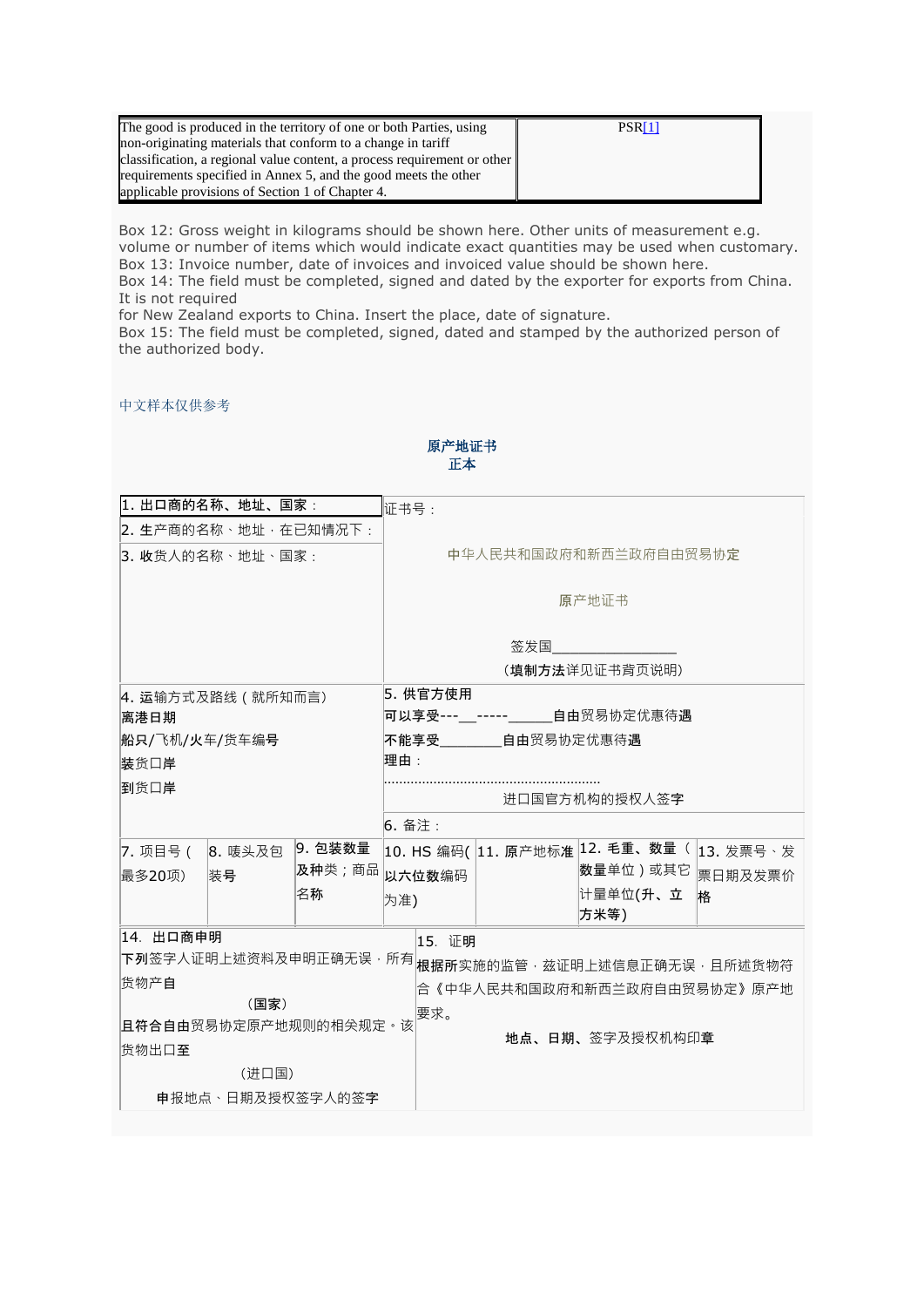## 背页说明

第1栏:填写出口商详细的依法登记的名称、地址(包括国家)。

第2栏:填写生产商详细的依法登记的名称、地址(包括国家)。如果证书包含一家以上生产商的商品,应列出 其他生产商的详细名称、地址(包括国家)。如果出口商或生产商希望对信息予以保密,可以填写"应要求提供 给授权机构"。如果生产商和出口商相同,应填写"同上"。如果不知道生产商,可填写"不知道"。

第3栏:填写收货人详细的依法登记的名称、地址(包括国家)。

第4栏:填写运输方式及路线,详细说明离港日期、运输工具的编号、装货口岸和卸货口岸。

第5栏:不论是否给予优惠待遇,进口国海关当局必须在相应栏目标注(√)。

第6栏:可以填写顾客订货单号、信用证号等其他信息。

第7栏:填写项目号,但不得超过20项。

第8栏:填写唛头及包装号。

第9栏:详细列明包装数量及种类。详列每种货物的货品名称,以便于海关关员查验时加以识别。货品名称应与 发票上的描述及货物的协调制度编码相符。如果是散装货,应注明"散装"。当商品描述结束时,加上"\*\*\*"(三 颗星)或"\"(结束斜线符号)。

第10栏:对应第9栏中的每种货物填写协调制度税则归类编码,以六位数编码为准。

第11栏:若货物符合原产地规则,出口商必须按照下表所示方式,在本证书第11栏中标明 其货物申明享受优惠 待遇所依据的原产地标准:

| 出口商申明其货物享受优惠待遇所根据的原产地标准       | 填入第11栏    |
|-------------------------------|-----------|
| 该货物符合第二十条规定(包括附件五所列规定), 在一方境内 | <b>WO</b> |
| 完全获得或生产:                      |           |
| 该货物是在一方或双方境内,完全由其原产地符合第四章第一节  | <b>WP</b> |
| 规定的材料生产                       |           |
| 该货物是在一方或双方境内生产, 所使用的非原产材料满足附件 | PSR[2]    |
| 五所规定的税则归类改变、区域价值成分、工序要求或其他要求  |           |
| , 且该货物符合其所适用的第四章第一节的其他规定。     |           |

第12栏:毛重应填写"千克"。可依照惯例,采用其他计量单位(例如体积、件数等)来精确地反映数量。

第13栏:应填写发票号、发票日期及发票价格。

第14栏:填写签字的地点及日期。对于中国出口的货物,本栏必须由货物出口商填写、签字并填写日期,对于 新西兰出口至中国的货物,不必填写此栏。

第15栏:本栏必须由授权机构的授权人员填写、签字、填写签证日期并盖章。

[\[1\]](http://english.customs.gov.cn/publish/portal191/tab3972/module21538/info174200.htm#_ftnref1) When the good is subject to a regional value content (RVC) requirement stipulated in Annex

5, indicate the percentage

[\[2\]](http://english.customs.gov.cn/publish/portal191/tab3972/module21538/info174200.htm#_ftnref2) 如果货物适用附件1所规定的区域价值成分(RVC)要求,应注明百分比。

# **Declaration of Origin**

**Free Trade Agreement between the Government of the People's Republic of China and the Government of New Zealand**

|                                                                                                  | being the                 |
|--------------------------------------------------------------------------------------------------|---------------------------|
| (print name and position)                                                                        |                           |
| exporter / producer / exporter and producer                                                      |                           |
| (strike out that which does not apply)                                                           |                           |
| hereby declare that the goods enumerated on this invoice                                         | (insert invoice)          |
| number) are originating from                                                                     |                           |
| CHINA / NEW ZEALAND                                                                              |                           |
| (strike out that which does not apply)                                                           |                           |
| in that they comply with the rules of origin reguirements of The Free Trade Agreement between    |                           |
| the Government of the People's Republic of China and the Government of                           |                           |
| New Zealand.                                                                                     |                           |
| If applicable:                                                                                   |                           |
| These goods are covered by advance ruling                                                        | (insert reference number) |
| that deems the goods to qualify as originating in accordance with the rules of origin under Free |                           |
| Trade Agreement between the Government of the People's Republic of China and the                 |                           |
| Government of New Zealand.                                                                       |                           |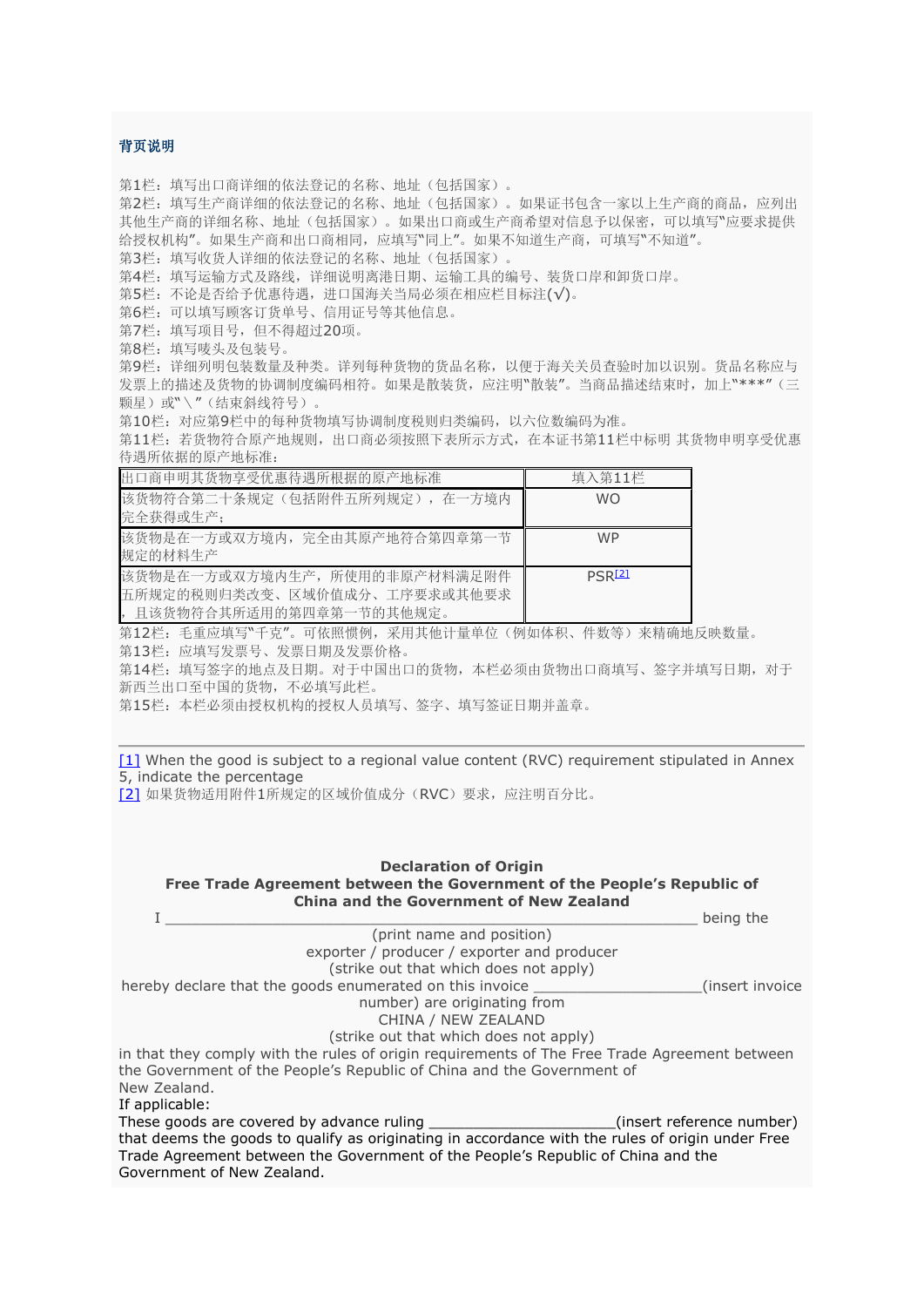| Signed: |  |
|---------|--|
|         |  |

Date:\_\_\_\_\_\_\_\_\_\_\_\_\_\_\_\_\_\_\_\_\_\_\_\_\_\_\_\_\_\_\_\_\_\_\_\_\_\_\_\_\_\_\_\_\_\_\_\_\_\_

Note: This declaration must be printed and presented as a separate document accompanying the commercial invoice. The maximum number of items covered by this declaration should not exceed 20.

中文样本仅供参考

#### 原产地声明

## 中华人民共和国政府和新西兰政府自由贸易协定

### 原产地声明

本人\_\_\_\_\_\_\_\_\_\_\_\_\_\_\_\_\_\_\_\_\_\_\_\_\_\_\_\_\_\_\_\_\_\_\_\_\_\_\_\_\_\_\_\_\_\_\_\_\_为

(打印姓名及职务)

出口商**/**生产商**/**出口商及生产商

(不适用的部分请划去)

兹声明发票\_\_\_\_\_\_\_\_\_\_\_\_\_\_\_\_\_\_\_\_\_\_\_\_\_\_\_\_\_\_\_\_\_(填写发票号)所列货物原产自

中国/新西兰 (不适用的部分请划去)

且货物符合《中华人民共和国政府和新西兰政府自由贸易协定》原产地规则的要求。

#### 如适用:

根据《中华人民共和国政府和新西兰政府自由贸易协定》原产地规则,上述货物经行政裁定

(填写裁定编号) 视为具备原产资格。

签名: \_\_\_\_\_\_\_\_\_\_\_\_\_\_\_\_\_\_\_\_\_\_\_\_\_\_\_\_\_\_\_\_\_\_\_\_\_\_\_\_\_\_\_\_\_\_\_\_ 日期: \_\_\_\_\_\_\_\_\_\_\_\_\_\_\_\_\_\_\_\_\_\_\_\_\_\_\_\_\_\_\_\_\_\_\_\_\_\_\_\_\_\_\_\_\_\_\_\_

注: 该声明必须打印,并以商业发票随附的单独文件提交。本声明所涉货物最多不得超过二十项。

#### **Annex 4**

STATEMENT ON GOODS IMPORTED UNDER THE FREE TRADE AGREEMENT BETWEEN THE GOVERNMENT OF THE PEOPLE'S REPUBLIC OF CHINA AND THE GOVERNMENT OF NEW ZEALAND I, \_\_\_\_\_\_\_\_\_\_\_\_\_\_\_\_\_\_\_\_\_\_\_\_\_\_\_\_\_\_\_\_\_\_\_\_\_\_ (NAME AND TITLE), the import consignee /

the agent of the import consignee (DELETE THE PART INAPPLICABLE), hereby state that the goods listed in Item No. \_\_\_\_\_\_\_\_\_\_\_\_\_\_\_\_\_ of the Customs Declaration Form No.

have originated in New Zealand and correspond with the requirements as specified in the rules of origin under the *Free Trade Agreement Between the Government of the People's Republic of China and the Government of New Zealand*.

I hereby apply for the application of the agreed rate under the *Free Trade Agreement Between the Government of the People's Republic of China and the Government of New Zealand* to the above-mentioned goods, and for the release of the goods after the provision of a security. I pledge to submit the Certificate of Origin issued under the*Free Trade Agreement Between the Government of the People's Republic of China and the Government of New Zealand* within one year upon the date of importation of the goods.

| Signature: |  |  |  |  |  |
|------------|--|--|--|--|--|
|            |  |  |  |  |  |

Date:

Annex 5

NOTICE ON INAPPLICABILITY OF THE AGRRED RATE TO IMPORT GOODS \_\_\_\_\_\_\_\_\_\_\_\_\_\_\_\_ CUSTOMS OF THE PEOPLE'S REPUBLIC OF CHINA \_\_\_\_\_\_\_\_\_\_\_\_\_\_ Customs Serial No.: \_\_\_\_\_\_\_\_\_\_\_\_\_\_\_

|  | CUSCOTITS SCITCH IVOIT<br>(NAME OF COMPANY/ORGANIZATION): |
|--|-----------------------------------------------------------|

Upon examination, the goods listed in Item No. \_\_\_\_\_\_\_\_\_\_\_\_\_\_ of the Customs Declaration Form No. \_\_\_\_\_\_\_\_\_\_\_\_\_\_\_\_\_\_\_\_ lodged by you on the date of

\_\_\_\_\_\_\_\_\_\_\_\_\_\_\_\_\_\_(day/month/year) is inapplicable, according to the*Measures of the General Administration of Customs of the People's Republic of China on the Administration of Origin of Goods Imported and Exported under the Free Trade Agreement Between the Government of the People's Republic of China and the Government of New Zealand* (Decree No. 175 of the General Administration of Customs)*,* for the agreed rate under the *Free Trade*